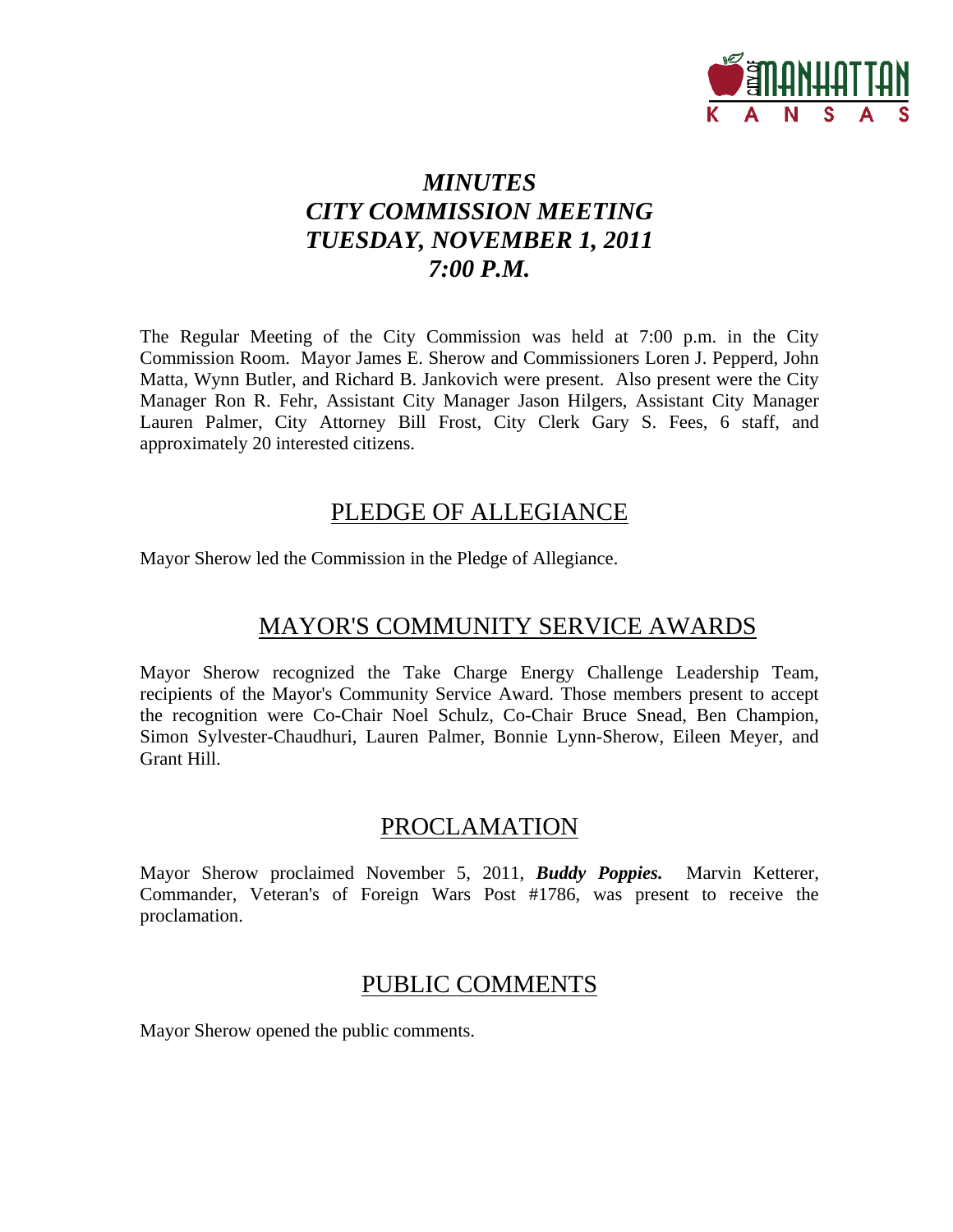### PUBLIC COMMENTS *(CONTINUED)*

Richard Hill, 3513 Stagecoach Circle, informed the Commissioners that he appreciated their efforts to reduce the tax budget. He stated that social services are worthy, but need to be funded through traditional collections via fund drives.

Hearing no other comments, Mayor Sherow closed the public comments.

### COMMISSIONER COMMENTS

Commissioner Jankovich provided an update from the Wildcat Creek Watershed Working Group meeting held on Thursday, October 27, 2011. He informed the public that the next Wildcat Creek Watershed Working Group meeting would be on Thursday, November 17, 2011, at 7:00 p.m., in the City Commission Room, City Hall, 1101 Poyntz Avenue.

Commissioner Butler thanked the Little Apple Business Women for hosting the Holiday Harvest Showcase this past weekend at the Wareham Opera House with proceeds going to The Crisis Center. He stated that he appreciated their efforts to take a positive approach to the issue with social services and how they should be funded.

Commissioner Matta stated that he wanted to revisit the current sign ordinance and restrictions regarding digital signs. He requested that this item and potential modifications be discussed at a future work session. After discussion, the Commission concurred that this item be placed on a future work session.

Commissioner Pepperd thanked Richard Hill for his comments. He stated that the City of Manhattan would be hosting a Housing Roundtable in December 2011 and invited the public to attend this important topic.

Mayor Sherow provided an overview of items mentioned during the Discussion/Briefing Session held prior to the City Commission Legislative Meeting. The Commission discussed an upcoming Housing Roundtable planned for December 16, 2011, beginning at 8:00 a.m., at the new conference center, mentioned items on the agenda, and encouraged the public to attend; discussed calendar items for the next Joint City/Riley County/Pottawatomie County meeting on November 17, 2011; received an update on the bridge piers and billboard moratorium; discussed the progression of the proposed Candlewood Hotel on Lot 9 and when the item would be coming back to the Commission; and discussed potential Kansas Department of Transportation grants for intersections in the community and provided permission for City staff to pursue those grant opportunities, and if successful, to bring the item to the Commission for approval.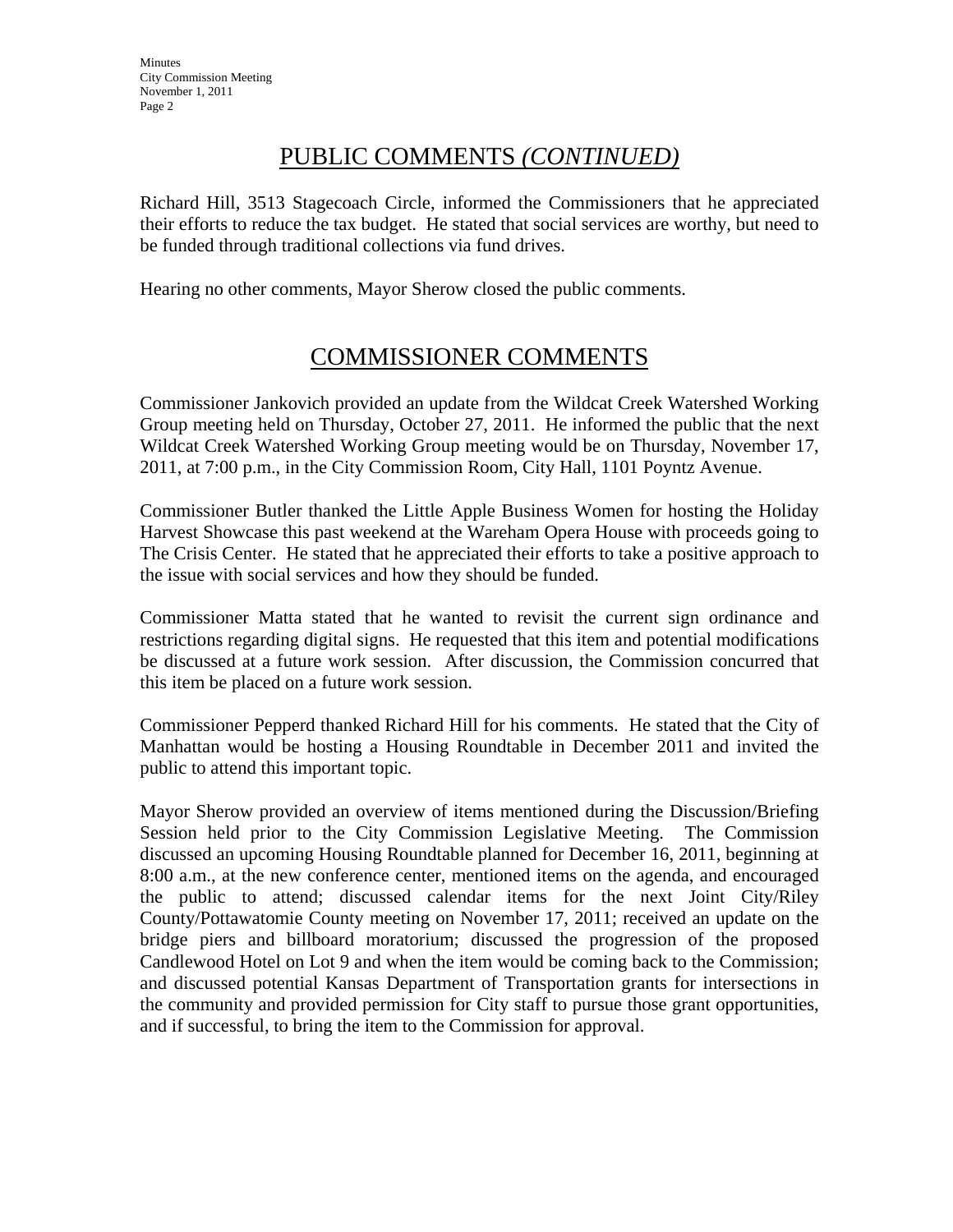Minutes City Commission Meeting November 1, 2011 Page 3

### CONSENT AGENDA

(\* denotes those items discussed)

### **MINUTES**

The Commission approved the minutes of the Regular City Commission Meeting held Tuesday, October 18, 2011.

#### **\* CLAIMS REGISTER NO. 2683**

Bernie Hayen, Director of Finance, responded to questions from the Commission and provided additional information on the item.

Curt Loupe, Director of Parks and Recreation, provided clarification on an item in the Claims Register for cheerleading equipment.

The Commission approved Claims Register No. 2683 authorizing and approving the payment of claims from October 12, 2011, to October 25, 2011, in the amount of \$7,863,807.44.

#### **LICENSES**

The Commission approved Tree Maintenance Licenses for the calendar year 2012 for Blueville Nursery, Inc., 4539 Anderson Avenue; Capital City Tree Care, Inc., 7920 NW 35th, Silver Lake; Carnahan Creek Tree Service, Inc., 12415 Carnahan Road, Olsburg; Don's Stump Removal & Tree Service, 3761 S  $33<sup>rd</sup>$  Street; Eager Beavers Landscaping, Inc., 7020 Cedar Creek Road; Growing Concerns, Inc., PO Box 1354; Wright Tree Service, Inc., 139  $6<sup>th</sup>$  Street, West Des Moines, Iowa; and an annual Cereal Malt Beverage Off-Premises License for Kwik Shop #733, 1337 Anderson Avenue.

### **ORDINANCE NO. 6925 – MUNICIPAL FACILITY REVIEW – TRAFFIC OPERATIONS FACILITY**

The Commission found that the public interests to be served by the proposed Traffic Operations Facility and existing unimproved storage and parking area, outweigh the impacts upon legitimate community interests; and approved Ordinance No. 6925 authorizing the proposed Municipal Facility for the Traffic Operations Facility and its future expansion, and existing unimproved storage and parking area, generally located north of Fort Riley Boulevard and south of El Paso Lane, on both sides of South  $11<sup>th</sup>$  Street, based on the findings in the Staff Report *(See Attachment No. 1)*, with the one condition of approval.

### **ORDINANCE NO. 6926 – DESIGNATED PARKING STALLS – COMMUNITY BUILDING PARKING LOT**

The Commission approved Ordinance No. 6926 amending Section 31-86 of the Code of Ordinances allowing for publicly designated parking stalls in the public parking lot on the south side of Humboldt Street between Third and Fourth Streets.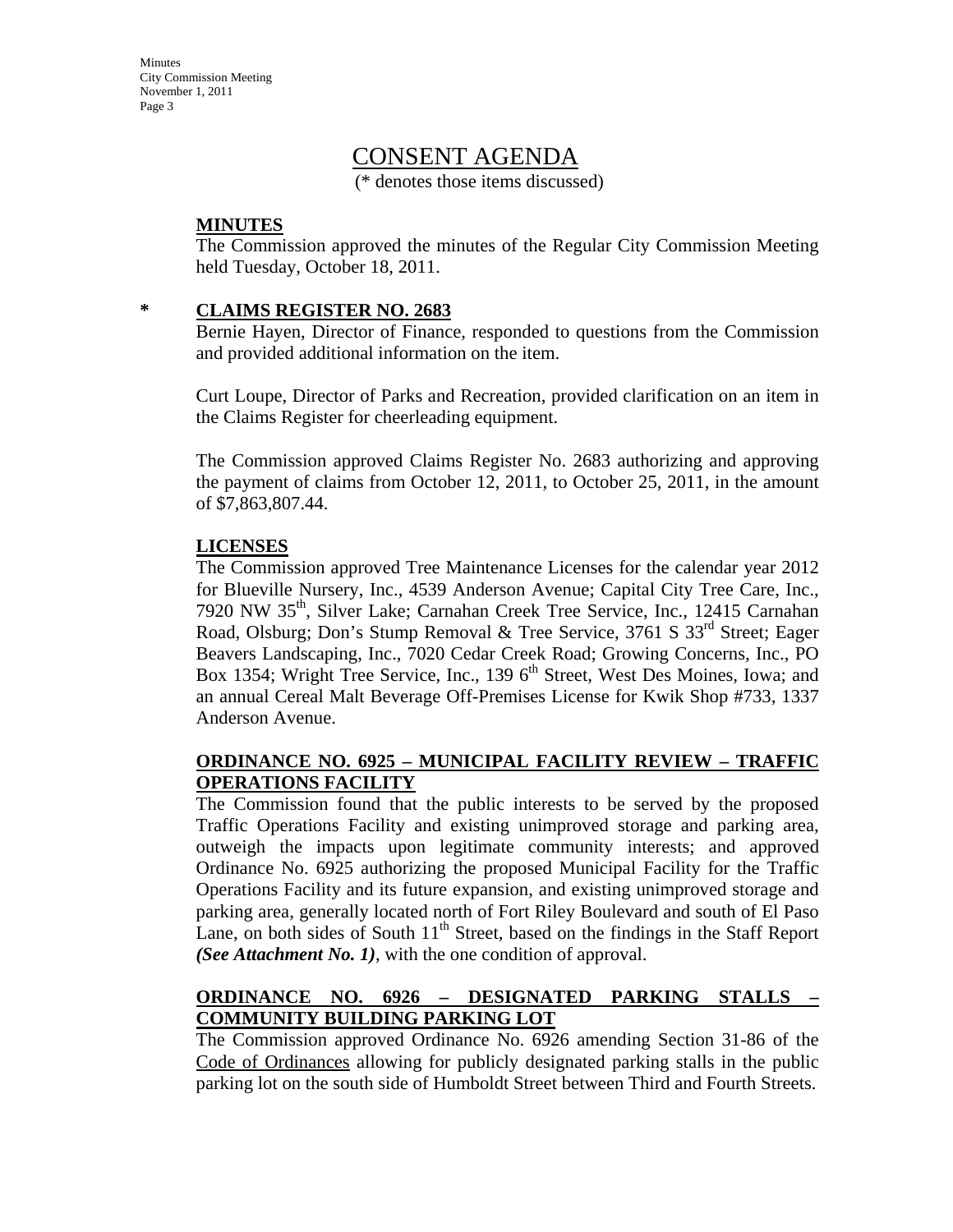### CONSENT AGENDA (*CONTINUED*)

### **FIRST READING – DESIGNATION – MAIN TRAFFICWAYS AND TRAFFICWAY CONNECTIONS**

The Commission approved first reading of an ordinance designating various routes in the city limits of Manhattan as "Main Trafficways" and other routes as "Trafficway Connections."

### **FIRST READING – AMEND – PERMITTED ALCOHOL USAGE**

The Commission approved first reading of an ordinance amending Section 4-2 of the Code of Ordinances for the City of Manhattan to permit alcohol usage under certain conditions at the Sunset Zoo, the Manhattan Regional Airport, and the Flint Hills Discovery Center.

### **\* CHANGE ORDER NO. 4 – MCCALL ROAD, PHASE II (ST0821)**

Commissioner Jankovich stated that he had a conflict of interest on the item and would be abstaining.

Ron Fehr, City Manager, responded to questions from the Commission regarding the alternatives for as-built change orders and allocation of funds.

The Commission approved As-Built Change Order No. 4 for McCall Road Phase II,  $(ST1111)$  resulting in a net increase in the amount of \$96,438.44  $(+3.92\%)$  to the contract with Bayer Construction, of Manhattan, Kansas.

### **\* AUTHORIZE PURCHASE – UNIT 235 – 2011 GLOBAL ALLIANZ MX3 STREET SWEEPER (CIP SW002E)**

Ron Fehr, City Manager, responded to questions from the Commission and provided clarification on the funding source to be used for the purchase of the item.

The Commission authorized the purchase of a mechanical street sweeper in the amount of \$146,333.00 from Sellers Tractor Company, of Salina, Kansas; and authorized the Mayor and/or City Clerk to execute the lease purchase agreement once the sweeper is delivered.

### **HANGAR LEASE AGREEMENT – KANSAS AIR CENTER, INC.**

The Commission authorized the Mayor and City Clerk to execute a five-year Hangar Lease Agreement between the City of Manhattan and Kansas Air Center, Inc., of Manhattan, Kansas.

### **\* BOARD APPOINTMENTS**

Ron Fehr, City Manager, responded to questions from the Commission and provided additional information on the item.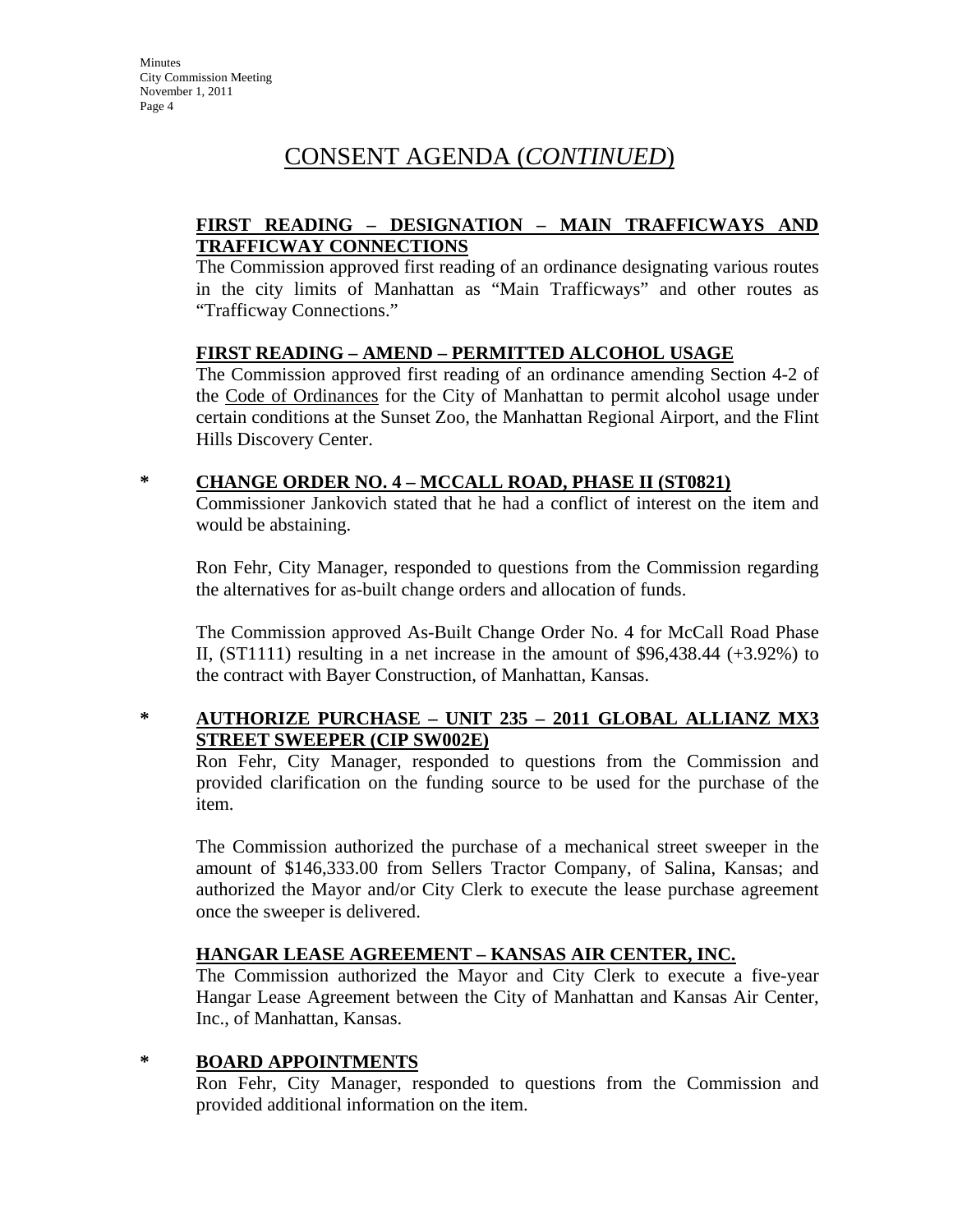### CONSENT AGENDA (*CONTINUED*)

### **BOARD APPOINTMENTS** *(CONTINUED)*

The Commission approved appointments by Mayor Sherow to various boards and committees of the City.

#### *Airport Advisory Board*

Appointment of Cynthia Morris, 2020 Arthur Drive, to fill the unexpired At-Large term of Dick Hayter. Ms. Morris' term begins immediately, and will expire June 26, 2013.

### *Social Services Advisory Board*

Appointment of Andrew Rickel, 1705 Hillcrest Drive #308, to a three-year term. Mr. Rickel's term begins immediately, and will expire June 30, 2014.

After discussion, Commissioner Jankovich moved to approve the consent agenda, as presented. Commissioner Pepperd seconded the motion. On a roll call vote, motion carried 5-0, with the exception of Item H, CHANGE ORDER NO. 4 – MCCALL ROAD, PHASE II (ST0821), which carried 4-0-1, with Commissioner Jankovich abstaining from the item.

### GENERAL AGENDA

### **RESOLUTION NO. 110111-A - FLINT HILLS DISCOVERY CENTER - HOURS OF OPERATION, ADMISSION FEES, AND FACILITY USAGE FEES**

Bob Workman, Director, Flint Hills Discovery Center, presented the proposed hours of operation, proposed admission fees, revenue and attendance projections, local attractions comparisons, and proposed facility rental packages and hourly fees. He then responded to questions from the Commission regarding family memberships, reciprocal opportunities with other institutions, catering options, and technology support for room rental usage.

Curt Loupe, Director of Parks and Recreation, informed the Commission that the Convention and Visitors Bureau view the Flint Hills Discovery Center as an extra value to bring conventions and tourists to the community.

Bob Workman, Director, Flint Hills Discovery Center, provided additional information received from the Convention and Visitors Bureau regarding upcoming conferences and conventions that have been booked or are considering Manhattan. He then provided additional information on revenue projections and expenses for 2012 and 2013, and comparisons with local commercial and regional attractions.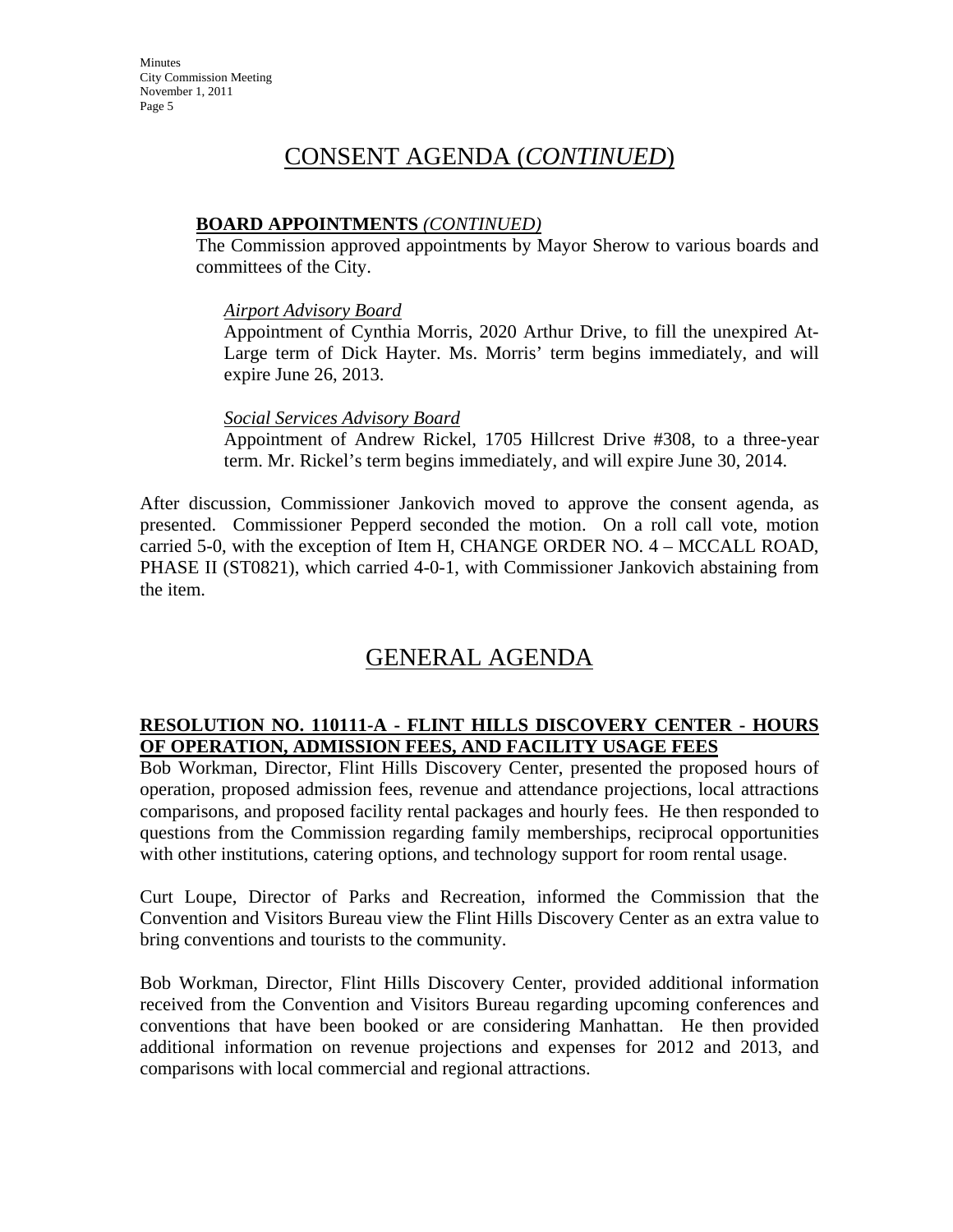### GENERAL AGENDA (*CONTINUED*)

#### **RESOLUTION NO. 110111-A - FLINT HILLS DISCOVERY CENTER - HOURS OF OPERATION, ADMISSION FEES, AND FACILITY USAGE FEES** *(CONTINUED)*

Curt Loupe, Director of Parks and Recreation, responded to questions from the Commission regarding the proposed school groups admission fee of \$3.00 to the Flint Hills Discovery Center. He then responded to questions from the Commission and discussed facility uses between the City of Manhattan and U.S.D. 383.

Ron Fehr, City Manager, provided additional information on questions from the Commission regarding school groups and students attending Sunset Zoo.

Bob Workman, Director, Flint Hills Discovery Center, and Curt Loupe, Director of Parks and Recreation, responded to questions from the Commission about the proposed admission fees and classroom tours for student groups. They informed the Commission that this item can be revisited after the Discovery Center has been operating for a while.

Ron Fehr, City Manager, provided additional information on the proposed admission fees. He then responded to questions from the Commission on the potential to explore possible opportunities with the school districts for school groups.

Bob Workman, Director, Flint Hills Discovery Center, responded to additional questions from the Commission regarding the proposed rental and admission fees, availability of tables and chairs, and operational costs.

Curt Loupe, Director of Parks and Recreation, and Bob Workman, Director, Flint Hills Discovery Center, responded to additional questions from the Commission on group admission fees, activities, and associated fees. They provided additional information on the item and informed the Commission that additional research can be done on what other facilities are charging for school groups and provide additional information to the Commission, including considerations for the Flint Hills-wide school districts and children that are home schooled.

Ron Fehr, City Manager, informed the Commission that the proposed resolution can be revisited and amended at any time to address admission fees by the Commission.

After discussion and comments from the Commission, Commissioner Butler moved to approve Resolution No. 110111-A establishing the hours of operation, admission, and facility usage fees of the Flint Hills Discovery Center. Commissioner Jankovich seconded the motion.

After additional discussion, on a roll call vote, motion carried 5-0.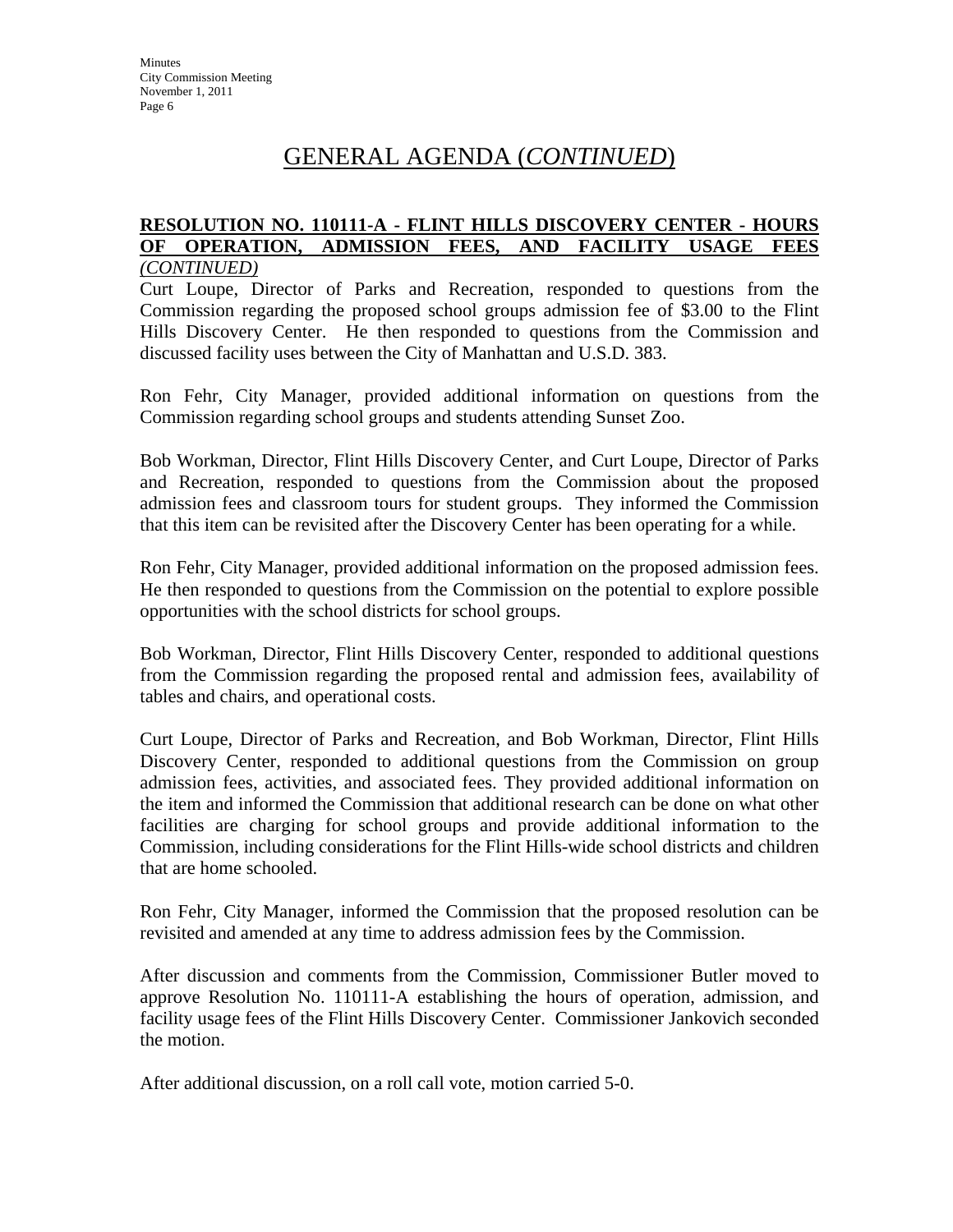### GENERAL AGENDA (*CONTINUED*)

#### **REQUEST - NATIONAL RESOURCES CONSERVATION SERVICE - CONSIDER AN EMERGENCY WATERSHED PROGRAM (EWP) PROJECT ALONG GARDENWAY ON WILDCAT CREEK**

Rob Ott, City Engineer, presented the item and responded to questions from the Commission.

After discussion, Commissioner Jankovich moved to authorize the Mayor to execute the proposed sponsor commitment letter and forward it to National Resources Conservation Service (NRCS) in support of the proposed project in Wildcat Creek near Gardenway. Commissioner Butler seconded the motion. On a roll call vote, motion carried 5-0.

#### **DISCUSSION - REPLACEMENT OF THE 2002 RILEY COUNTY "ROADS AND JOBS" HALF-CENT SALES TAX**

Ron Fehr, City Manager, presented background information on the item, the Interlocal Agreement, and the proposed ballot language. He asked the Commission to provide feedback on whether or not it will consider a new interlocal agreement to establish the distribution of proceeds from the replacement Riley County Sales Tax that is proposed for an election in August 2012, to become effective January 2013, and to discuss and provide guidance on priorities and how City funds will be spent with the new sales tax proceeds.

Commissioner Butler stated that his opinion was that the City should not renew an interlocal agreement with Riley County but instead follow the existing state statute related to future sales tax distributions. He mentioned that the Commission has had different discussions on options for this sales tax for property tax relief, infrastructure, and economic development. He stated it needs to be clear the City Commission's position and therefore should vote on the item.

Commissioner Matta informed the community that the City of Manhattan previously suggested an alternative city-wide sales tax, which would bring in more revenues with additional city participation, but the City deferred to Riley County. He said that a large part of growth has been adding retail establishments to make Manhattan a regional draw to capture those sales tax dollars into the community to be used for debt reduction, infrastructure, and economic development. He stated that he was okay with the state statute formula regarding sales tax distributions and did not want an interlocal agreement with Riley County.

Commissioner Jankovich stated that the dynamics have changed since the original issue was passed. He said the statutory limits related to future sales tax distributions is appropriate and that the City needs to retain as much as possible given the growth of the city and increased infrastructure requirements. He stated that the interlocal agreement can be decided tonight, but wanted additional discussion on the public policy regarding the use of the sales tax proceeds.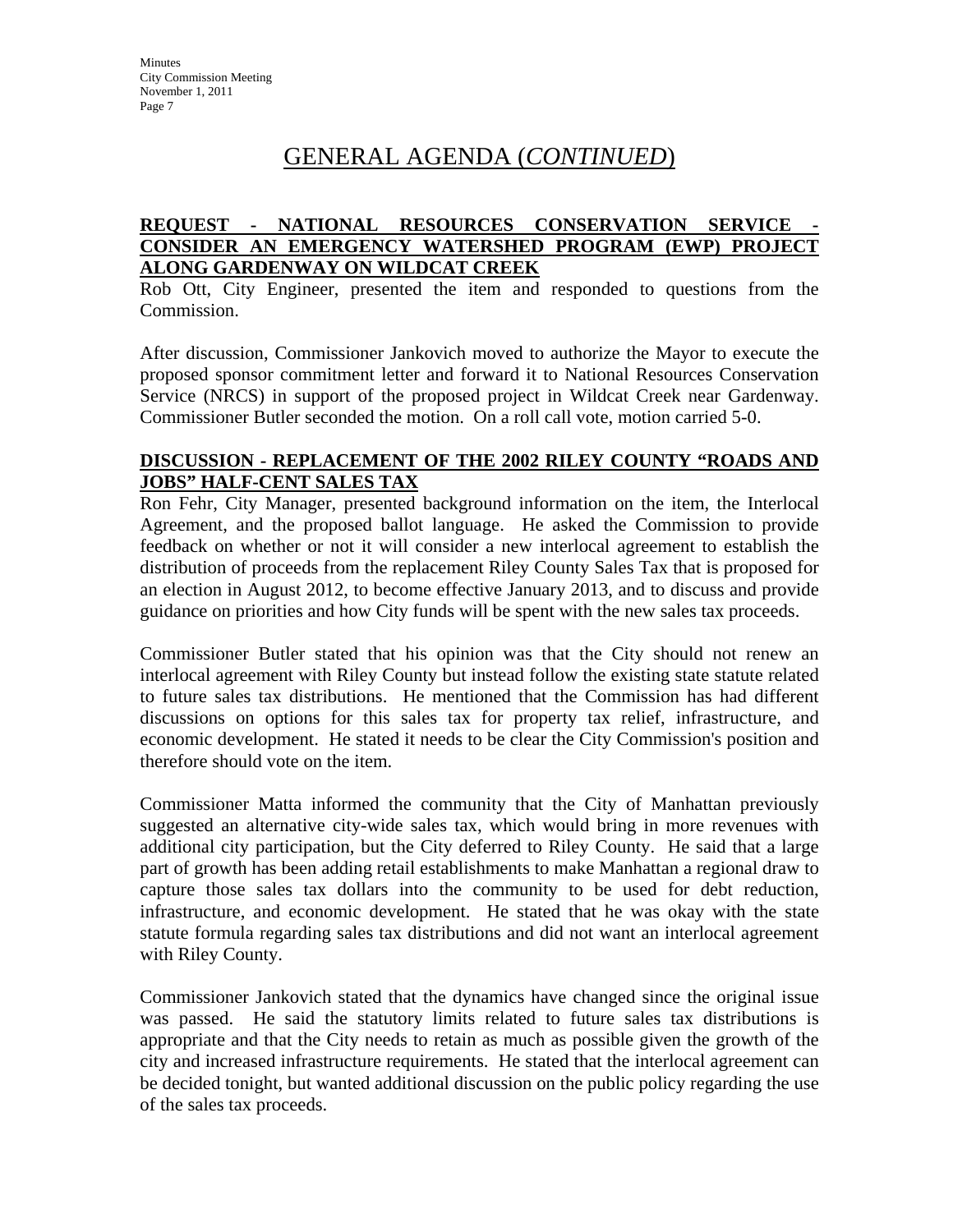### GENERAL AGENDA (*CONTINUED*)

### **DISCUSSION - REPLACEMENT OF THE 2002 RILEY COUNTY "ROADS AND JOBS" HALF-CENT SALES TAX** *(CONTINUED)*

Commissioner Pepperd voiced support for staying with the state statutory percentages and proceeding forward with the question in August 2012 to meet the requirements of Riley County, without an interlocal agreement.

Mayor Sherow voiced concern in taking action on the interlocal agreement and wanted additional time to work with Riley County about the matter. He stated that he preferred to have a separate meeting on the item in order to provide additional time for the public to comment. He stated that the City needs to maintain a good working relationship with Riley County and concerned that the Commission is sending the right message regarding the interlocal agreement. He also requested that after the first of the year when revenue projections are received, to have U.S.D. 383 Superintendent, Board of Riley County Commissioner Chair, Director of Riley County Police Department, and the City Manager get together and share overall budgets and requests so that they have a better understanding on what is on the horizon in the community.

Ron Fehr, City Manager, responded to questions from the Commission regarding the timeline of the City's 2013 Budget adoption process and educational message for the halfcent sales tax, and provided clarification on the interlocal agreement.

After discussion and comments from the Commission, Commissioner Jankovich moved to approve a motion to utilize state statutory limits on sales tax distribution for the half-cent sales tax referendum.Commissioner Pepperd seconded the motion.

After additional discussion and comments from the Commission and City Manager, the motion carried 4-1, with Mayor Sherow voting against the motion.

The City Commission discussed potential modifications to the existing Manhattan Economic Development Funds Process and Procedures policy to guide the use of sales tax proceeds, the proposed ballot language for the August 2012 Election, and how the distribution of funds generated by successful campaign be distributed.

Lyle Butler, President, Manhattan Area Chamber of Commerce, responded to questions from the Commission regarding the economic development process and varying timelines for economic development prospects. He then provided additional information on the Economic Development Funds Process and Procedures that was approved by the Commission and responded to additional questions.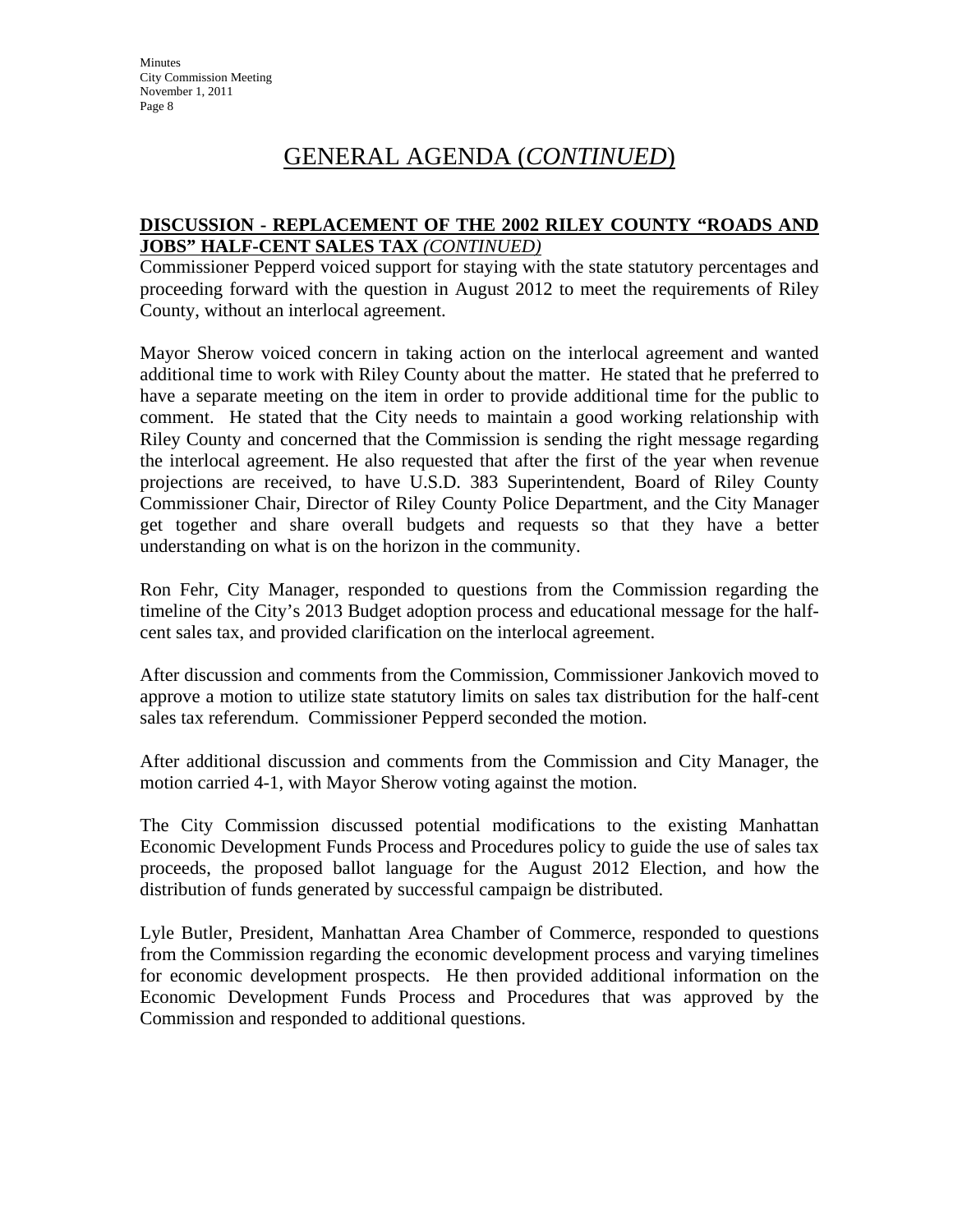Minutes **City Commission Meeting** November 1, 2011 Page 9

### GENERAL AGENDA (CONTINUED)

#### DISCUSSION - REPLACEMENT OF THE 2002 RILEY COUNTY "ROADS AND **JOBS" HALF-CENT SALES TAX (CONTINUED)**

Ron Fehr, City Manager, provided additional information to the Commission on the current Economic Development Fund and funding commitments. He informed the Commission that the continued policy discussions can be part of the 2013 Budget process and deliberations.

After discussion and comments from the Commission, Mayor Sherow stated there was a consensus to move forward with the language as it is and to continue discussions on the policy to further clarify how the Commission will make decisions regarding the use of sales tax funds during the 2013 Budget discussions. He stated that additional analysis and discussion would be needed on the current economic development scoring model.

Ron Fehr, City Manager, informed the Commission that the feedback received will provide a good starting point to bring back additional information to the Commission.

#### **ADJOURNMENT**

At 9:18 p.m., the Commission adjourned.

ees, MMC, City Clerk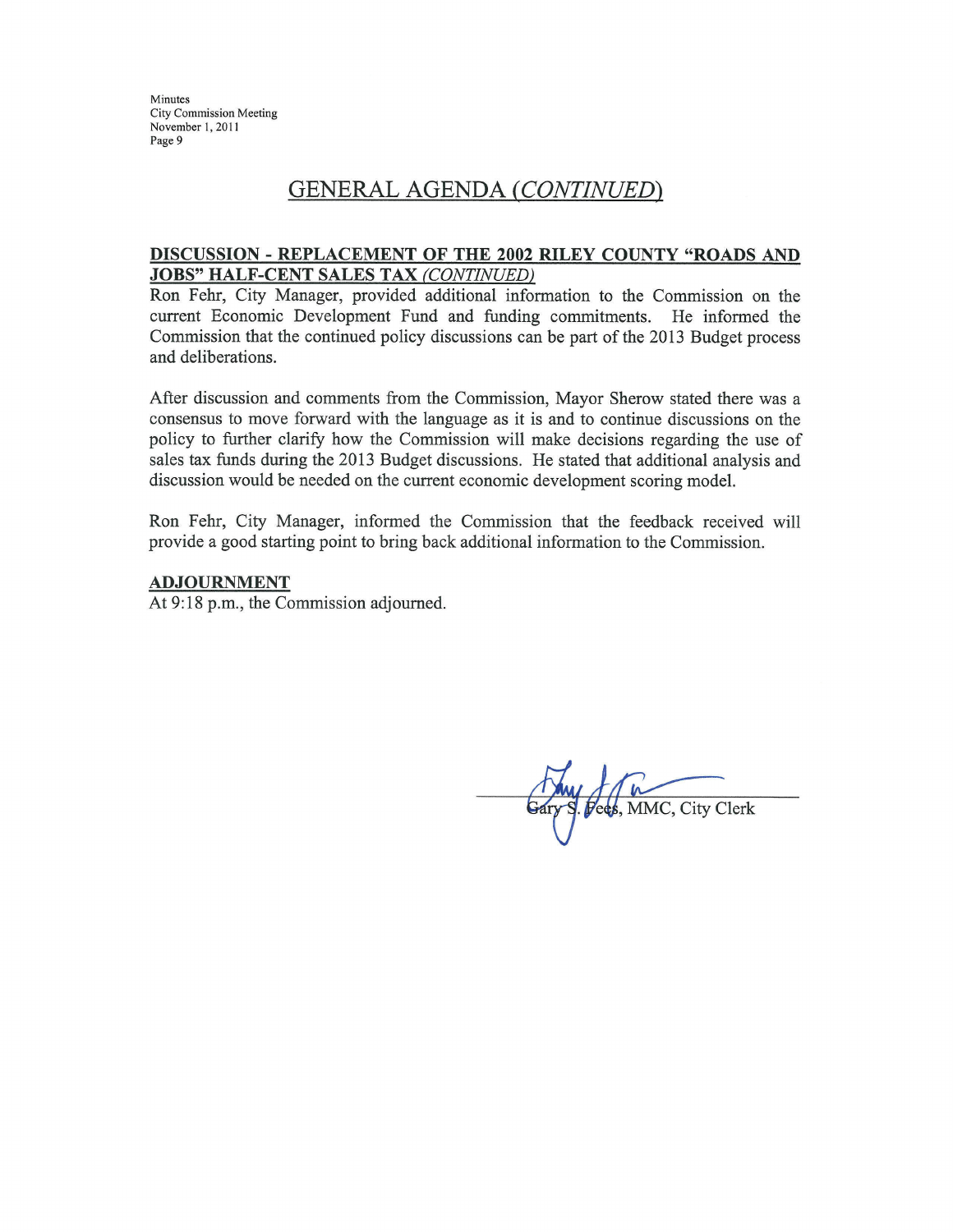### **STAFF REPORT STATE OR MUNICIPAL FACILITY REVIEW**

**APPLICANT:** City of Manhattan and Public Works Department.

**ADDRESS:** 1101 Poyntz Avenue.

#### **LOCATIONS:**

Eastern Tract: The proposed Traffic Operations Facility is generally located north of Ft. Riley Boulevard, south of El Paso Lane, and east of S.  $11<sup>th</sup>$  Street, consisting of WARD 5, Lots 435 ,436, 437 and 438, and the South 130 feet of Lots 439 and 440.

Western Tract: The existing parking and storage area is generally located north of Ft. Riley Boulevard, south of El Paso Lane, and west of S.  $11^{th}$  Street, consisting of WARD 5, Lots 504 and 505.

### **AREA:**

The Eastern Tract is 47,916 square feet (1.1 acres) in area.

The Western Tract is 15,000 square feet (0.34 acres) in area.

### **DATE OF PUBLIC NOTICE PUBLICATION:** Monday, September 12, 2011.

### **DATE OF PUBLIC HEARING: PLANNING BOARD:** Monday, October 3, 2011. **CITY COMMISSION:** Tuesday, October 18, 2011.

*At the conclusion of the hearing, the Manhattan Urban Area Planning Board shall forward its recommendation to the Governing Body. Such recommendation shall include all factors and reasons the Board relies upon to support such recommendation. In arriving at such recommendation, the Planning Board shall balance the public interests to be served by the construction or expansion of the utility or facility, as opposed to the impact upon interests intended to be protected by the Zoning Regulations. In balancing such interests, the Planning Board shall consider factors, such as:*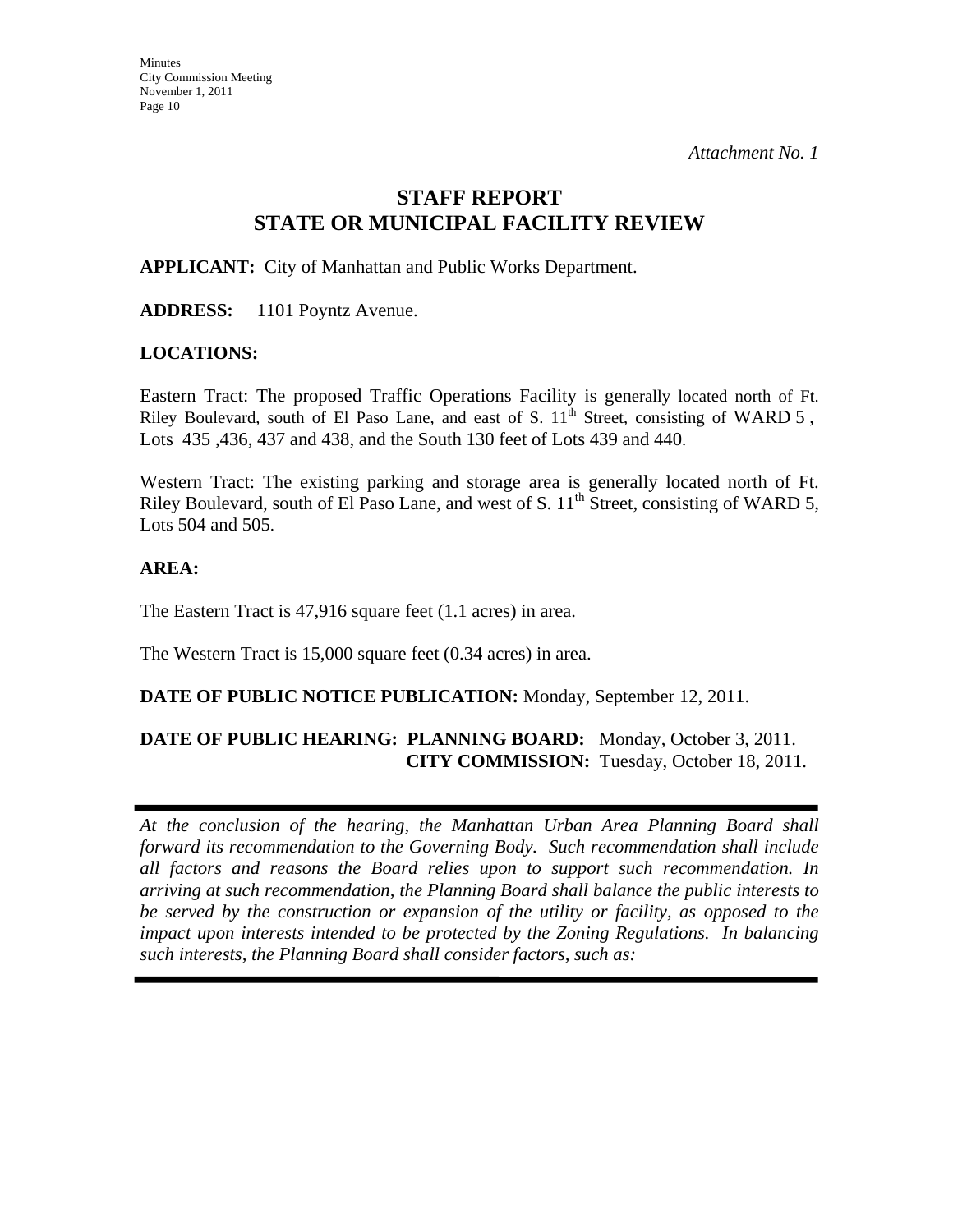### **MUNICIPAL FACILITY PROCESS:**

The Municipal Facility Review process is outlined in Section 3-412 of the Manhattan Zoning Regulations (attached), which indicates, in part, that: "Any public utility, or facility, owned and operated by either the State or a Municipality is hereby authorized as a permitted use in any zoning district, subject to the remaining provisions of this section." If a utility or facility is specifically listed in a zoning district as a permitted or conditional use, the municipality can follow the requirements set out in Article IV, District Regulations, or follow the provisions of Section 3-412. If the utility or facility is not set out in a zoning district in which it is proposed, the utility or facility must follow the provisions of Section 3-412.

The process requires that both the Manhattan Urban Area Planning Board and the City Commission hold public hearings on the proposal. This process is not a rezoning action, but a process whereby the Planning Board and the City Commission consider the proposal by balancing the public interests to be served by a proposed Municipal Utility or Facility, as opposed to the impact upon public interests intended to be protected by the Zoning Regulations. In performing this balancing test and evaluating a proposed facility, the Planning Board and City Commission must consider the factors listed under the Staff Report headings.

The City Commission is not bound by the recommendations of the Planning Board, nor is it obligated to return the matter to the Planning Board for reconsideration, unless the City Commission chooses to do so. If the City Commission approves the request, it does so by adoption of an ordinance, following a public hearing.

### **EXISTING USE:**

1. Eastern Tract: The existing use of the tract of land on which the proposed Traffic Operations Facility will be located is an open unimproved parking area surfaced with asphalt millings, which is currently zoned R-2, Two-Family Residential District, with TNO, Traditional Neighborhood Overlay District. The site has been used in the past for parking for Griffith Field to the south of the site and Ft. Riley Boulevard. There are no structures on the property and there several vehicles parked generally on the eastern part of the property.

The tract was the former location of gas manufacturing plant that had hazardous chemicals in the soil. The Kansas Department of Health and Environment (KDHE) removed the contaminants and placed restrictions on the use and future digging on the site *(see attachment)*.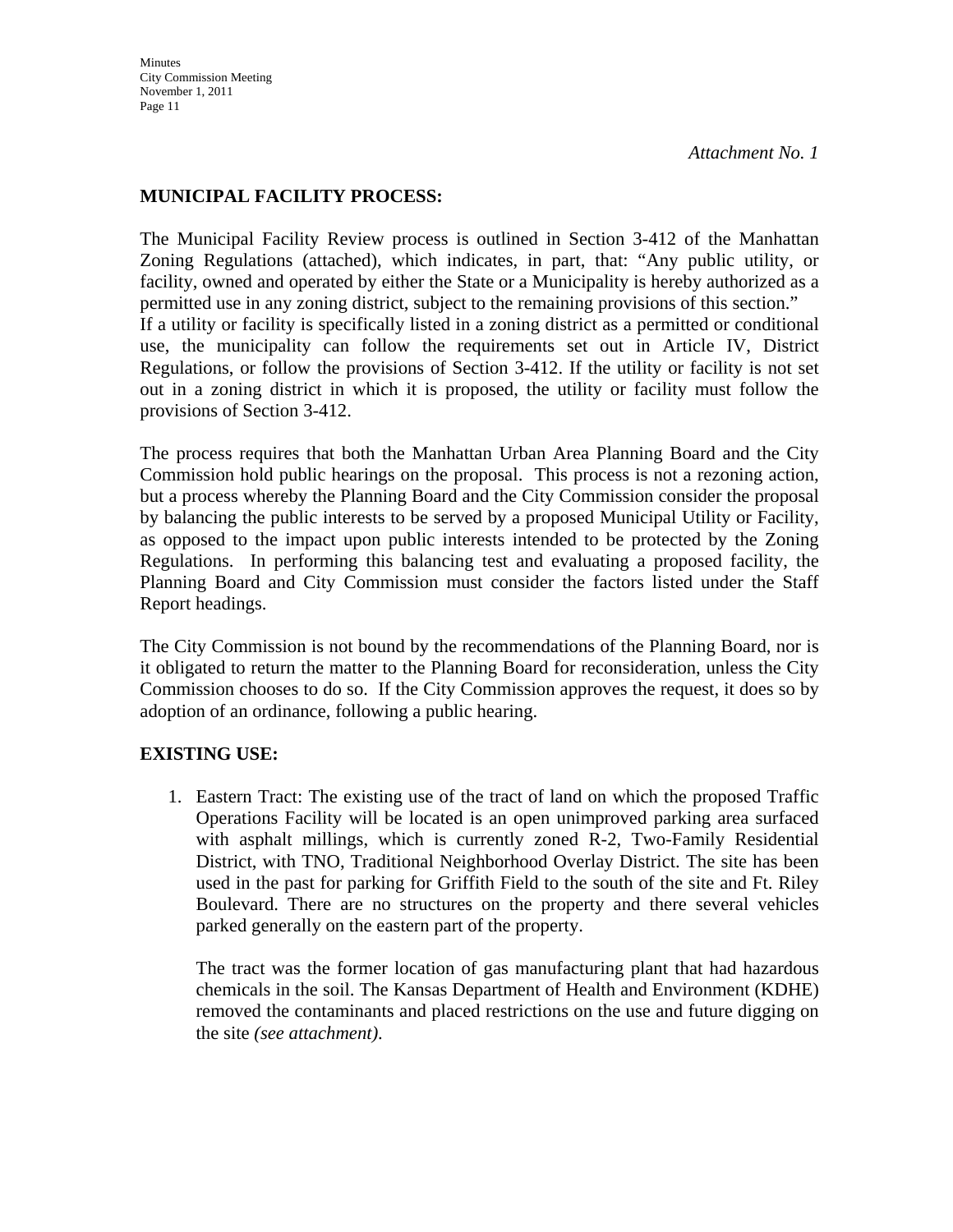2. Western Tract: The existing use of the tract is a parking and storage area with asphalt millings and gravel, which is currently zoned R-2, Two-Family Residential District with TNO, Traditional Neighborhood Overlay District. There are no structures on the property. When no other property is available for staging and storage (pipes for example) for certain public works projects, such as sewer and water line upgrades in the older neighborhoods. The property is used for staging and storage of the public project on an as needed basis for its duration.

### **PROPOSED USES:**

### **Traffic Operations Facility**

#### Building and Site

The Western Tract for the Traffic Operations Facility is proposed as the new location for the facility previously housed at the City's street shops located at S. Juliette and Ft. Riley Boulevard. The facility was damaged and determined to be uninhabitable after a severe storm on August 15, 2010. The facility was temporarily relocated to the Fire Station Headquarters building at Kimball and Denison Avenues until a more permanent facility at the Manhattan Airport was available, which is not considered a permanent location due to its distance from the majority of the City's street system. In addition, the airport site is under consideration by the Airport for sale in the near future.

Site, off-street parking, building, lighting, and screening plans are included as a part of the proposal *(attached)*. The proposal includes an 8,000 square foot one story building with offices and garage space (elevations and floor plans attached) and capacity for expansion. A monitoring well in the bay area of the proposed structure will be relocated. The Public Works Department has contacted KDHE regarding its relocation. A 75 foot tall monopole tower with antenna for the City's Intelligent Transportation System (ITS) will be constructed on the operations site to the northeast of the building on that portion of the site that is not subject to the KDHE agreement. The monopole will have wireless line-of-sight to the Bluemont Water Tower to link to individual traffic signals.

The proposed building is designed to accommodate future eastern and western building expansions totaling 4,400 square feet in floor area. The future eastern 2,600 square foot expansion is for a mirror image of the proposed eastern bay and work space for storage, as described in the written documents, and the future western 1,800 square foot expansion towards S.  $11<sup>th</sup>$  Street would be for additional office space that could be used as a consolidated dispatch center and also serve as back-up Emergency Operations Center (EOC).The architectural design of the expansions will be consistent with the proposed design.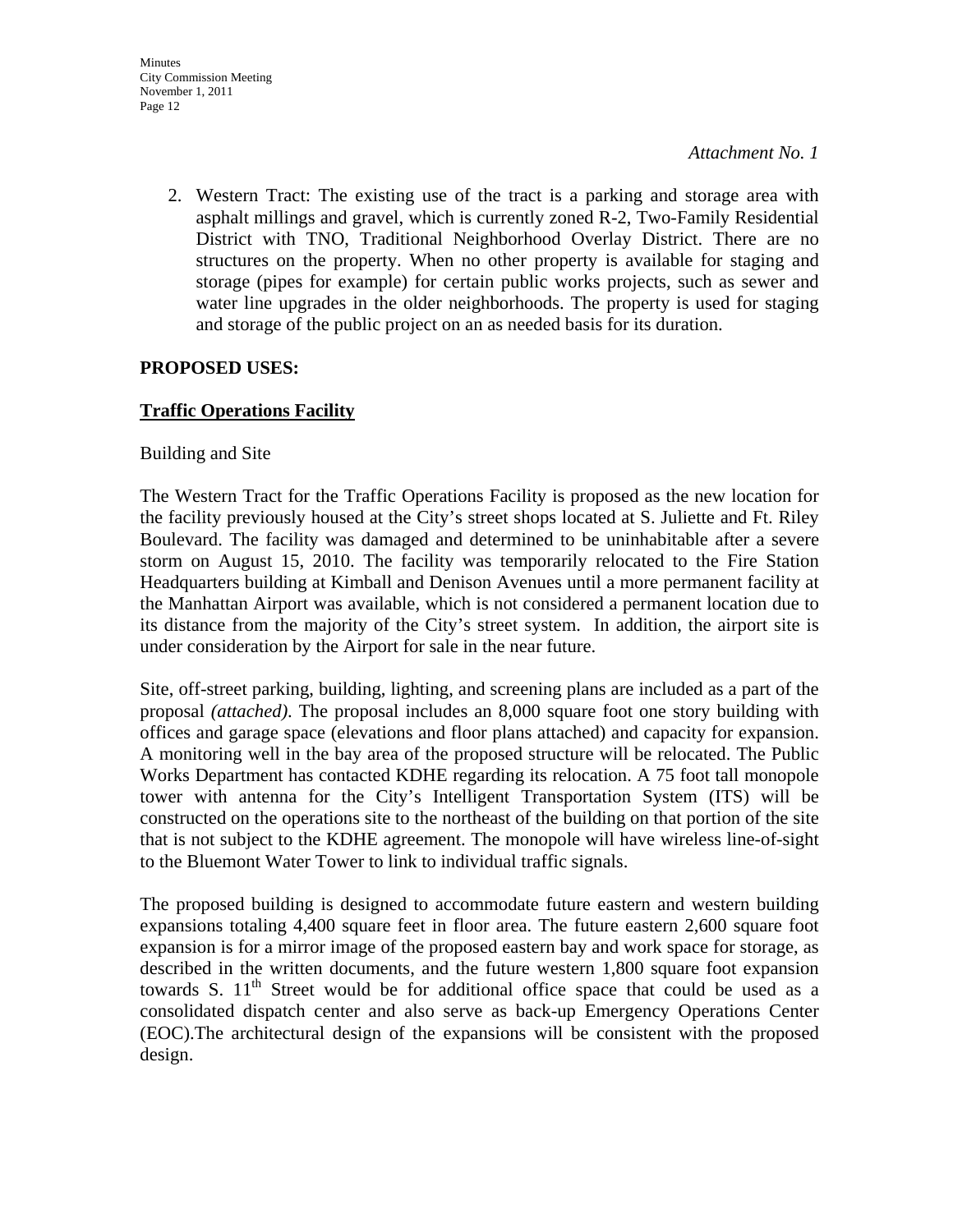For a more complete description of the municipal facilities see the attached memorandum dated September 27, 2011, from Robert K. Ott, P.E., City Engineer, and Peter Clark, P.E., Civil Design Engineer.

### Landscaping

Minimal landscape grass areas will be on the eastern and southern portions of the site due to the KDHE restrictions limiting ground water infiltration. In addition, the site will be screened with a six foot chain link fence with slats. Note that the building elevation depicts the building as landscaped, which is contrary to the KDHE limitations.

### Sign

A note of the site plan indicates a less than 40 square foot sign will be located on the western side of the site to identify the use. The sign may be a ground sign or mat be placed on the fence. The size of the sign is consistent with the maximum allowable square footage in a residential district.

### Lighting

Lighting is noted on the site plan as full cut-off to reduce glare on streets and nearby residential property.

### Off-Street Parking

Up to 14 city employees will occupy the proposed facility, seven from the traffic department, and a possible traffic engineer and engineering aide, and five water meter readers from the Utilities Division that will temporarily occupy the building. Sixteen concrete curbed and paved spaces, driveway and driving aisle will be provided with the initial construction and the balance to remain as asphalt millings on the eastern side of the property until the eastern expansion is constructed, at which time the millings area will be paved with concrete and a minimum of eleven additional parking spaces will be added. The millings space will continue to be used for parking until it is improved. Adequate parking is available to serve the proposed municipal facility and its future expansions.

Using the office space standard of the Manhattan Zoning Regulations of one space per 300 square feet of floor area and the manufacturing/assembly/disassembly and cleaning requirement of one space per 2,000 square feet of floor area, the initial 8,000 square foot building would generate a need for seven off-street parking spaces for the office space and one off-street space for the traffic signal and assembly space. The eastern garage and storage addition would not generate a need for additional off-street parking. The western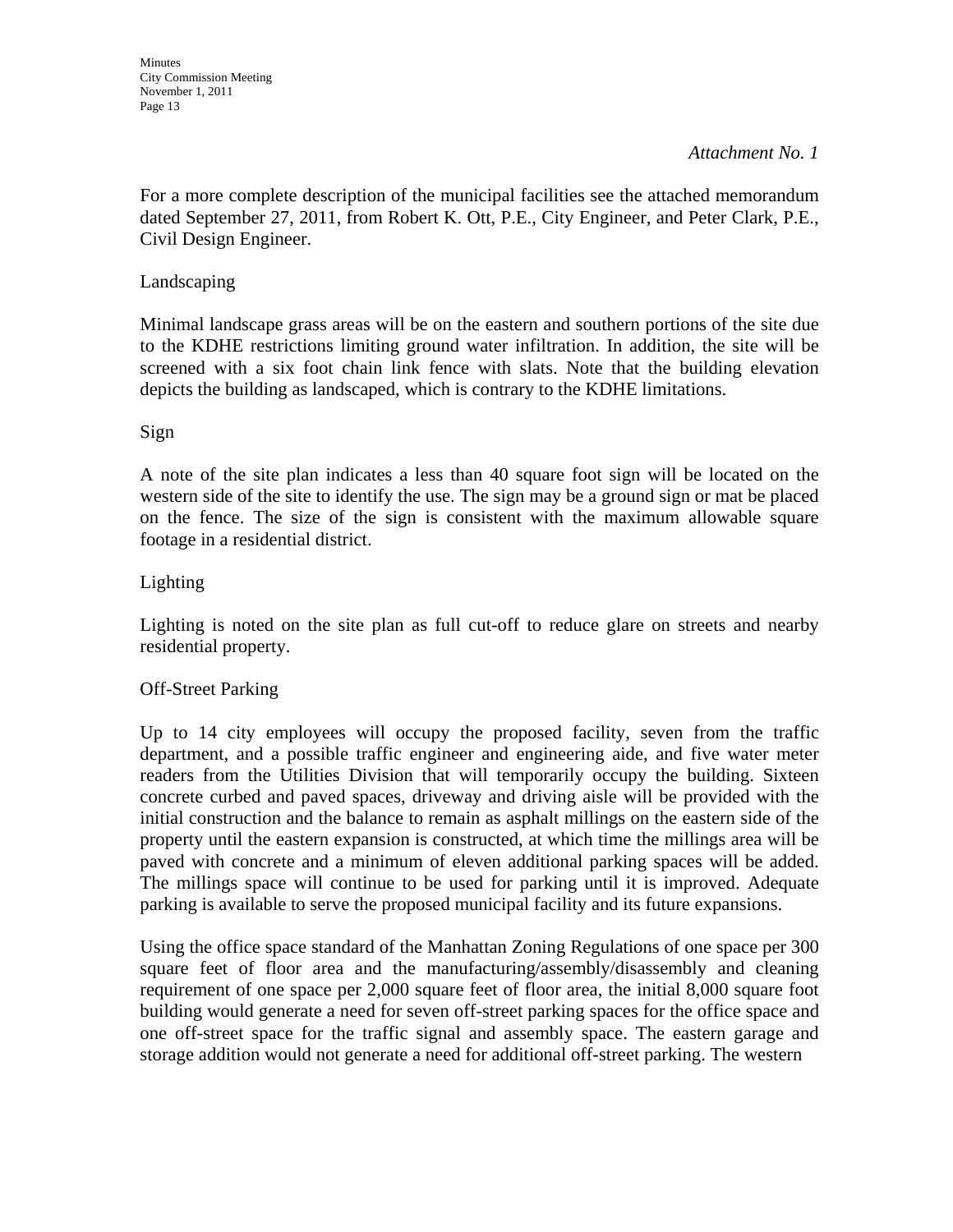office area would require approximately six off-street parking spaces based on a gross floor area of 1,800 square feet. (Storage, garage, mechanical and bathroom space does not require parking. The conference room was also deducted as it will serve those already using the building.)

Total on-site demand on the Eastern Tract for proposed and future off-street parking is 14 spaces on the proposed site. Twenty seven total off-street parking spaces are proposed, not including overflow parking on the Western Tract. Adequate off-street parking is available to serve the proposed municipal facility and its future expansions.

### **Parking and Storage Area**

The Western Tract for parking and storage area will continue to be used for its existing purpose and for overflow parking for the Traffic Operations Facility, if necessary. The site plan notes the northern, western and southern property lines will be screened with a six foot fence and slats. The design is proposed to allow a zero foot setback along S.  $11<sup>th</sup>$ Street to maximize parking but would otherwise meet parking standards of the Zoning Regulations. Timing for improvements is unknown and dependent upon financing.

### **PHYSICAL AND ENVIRONMENTAL CHARACTERISTICS:**

Eastern Tract: The proposed Traffic Operations Facility's physical and environmental characteristics are that it is flat and vacant tract of land, the majority of which is covered with asphalt millings with some grass and a tree on the east side of the tract. Access to the tract is from S.  $11<sup>th</sup>$  Street and the El Paso Lane, a public alley. There is a public sidewalk along the south property line in the Ft. Riley Boulevard right-of-way and a sidewalk along the west property line in the S.  $11<sup>th</sup>$  Street right-of-way. Drainage is to street and alley rights-of-way to inlets at S.  $11<sup>th</sup>$  and Yuma Streets.

Western Tract: The parking and storage area is a flat and vacant tract, which is covered with asphalt millings and gravel with large mature shade trees and grass generally on the south and west sides of the tract. Dense plant growth is generally on the western part of the tract along the common property line with the adjacent lot. Access is from two curb cuts off S.  $11<sup>th</sup>$  Street and El Paso Lane. Drainage is to the street and alley rights-of-way and inlets at S.  $11<sup>th</sup>$  and Yuma Streets.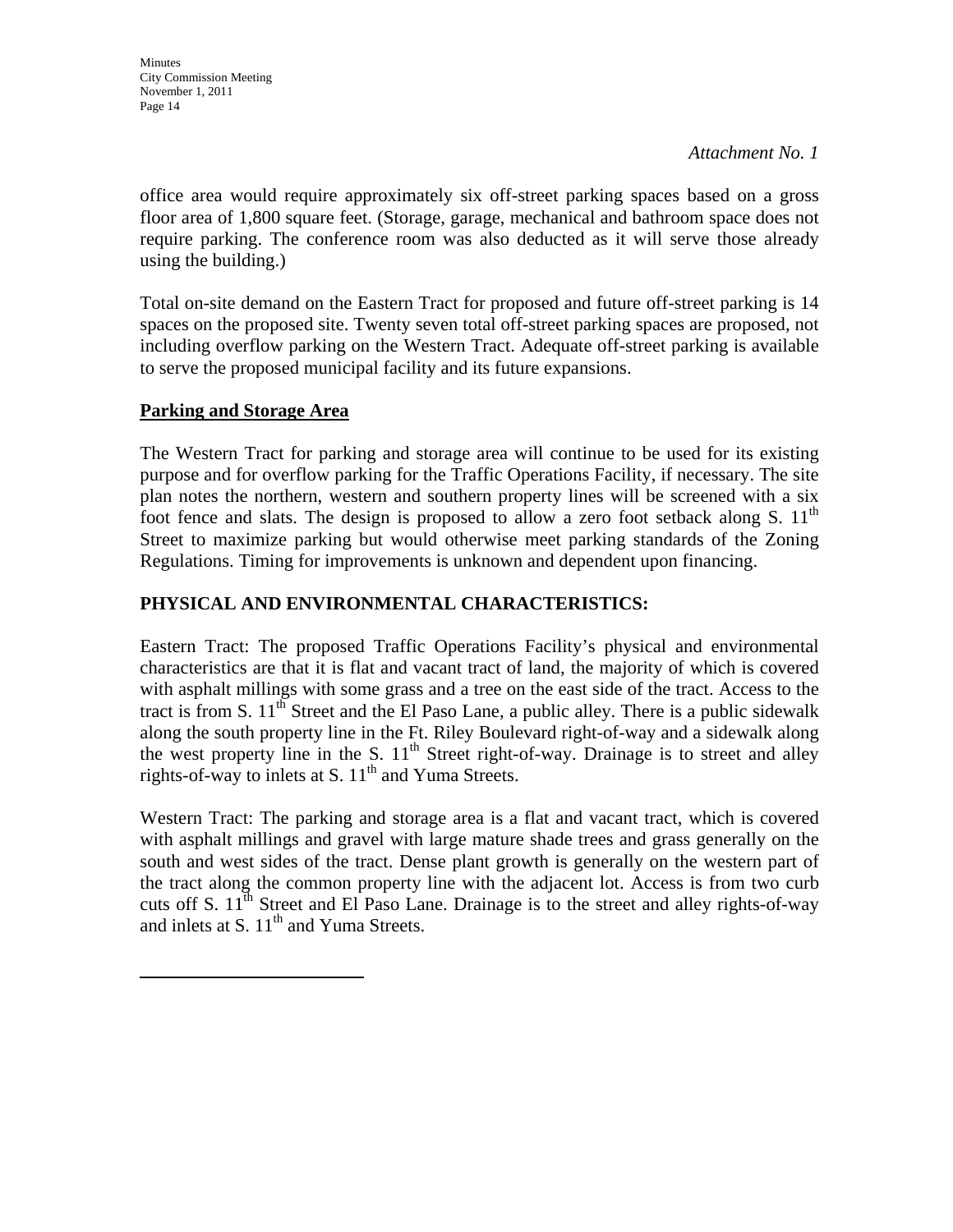### **THE FOLLOWING SEVEN (7) FACTORS SHALL BE CONSIDERED WHEN BALANCING THE PUBLIC INTERESTS TO BE SERVED BY THE CONSTRUCTION OR EXPANSION OF THE UTILITIY OR FACILITY, AS OPPOSED TO THE IMPACT UPON THE INTERESTS INTENDED TO BE PROTECTED BY THE ZONING REGULATIONS:**

- **1. THE NATURE AND SCOPE OF THE MUNICIPALITY OR STATE AGENCY:**  The City of Manhattan is a municipality, which provides a full range of services to its population of 52,386 citizens. The Public Works Department provides a broad range of services related to public improvements and maintenance including the proposed Traffic Operations Facility and the existing parking and storage site.
- **2. THE FUNCTION OF THE UTILITY OR FACILITY:** The function of the Traffic Operations Facility and its future expansions is described in the September 27, 2011 memorandum from Robert K. Ott, P.E., City Engineer, and Peter Clark, P.E., Civil Design Engineer, "This facility will house the Traffic Division of the Public Works Department, which is responsible for the maintenance of all traffic signals, traffic signs, and pavement markings throughout the City of Manhattan." The facility will improve the operations ability to provide quick access to public streets and traffic infrastructure due to its proximity to the intersection of Ft. Riley Boulevard and S.  $10<sup>th</sup>$  Street, as well as the balance of the City's street system. The future office space may accommodate a consolidated dispatch center that could serve as a back-up EOC.
- **3. THE EXTENT OF THE PUBLIC INTEREST TO BE SERVED BY THE UTILITY OR FACILITY:** The extent of the public to be served by the proposed Traffic Operations Facility and future expansions is the entirety of the public street system in the City of Manhattan and a consolidated back-up dispatch center. The storage and parking area are for overflow traffic and storage as needed.
- **4. THE EFFECT THAT REGULATION OF THE CONSTRUCTION, OR EXPANSION, EITHER BY THE IMPOSITION OF REQUIREMENTS NECESSARY TO MITIGATE IMPACTS OR BY A COMPLETE DENIAL, WILL HAVE UPON THE MUNICIPALITY'S, OR STATE AGENCY'S, ABILITY TO EFFICIENTLY, ECONOMICALLY AND PRUDENTLY MEET THE PUBLIC INTERESTS THEY ARE SERVING:** The property is currently zoned R-2 District with TNO District. Municipal facilities and/or government buildings are not listed as a permitted or conditional use in R-2/TNO District. The site is restricted by KDHE from being used for residential purposes and is further limited to how deep excavations can be made in order to prevent contact with potential contaminants and/or transport of contaminants. Denial of the request would adversely affect the City's ability to provide timely and cost efficient traffic maintenance and operations services and the potential for a consolidated dispatch and a back-up EOC serving all of Riley County.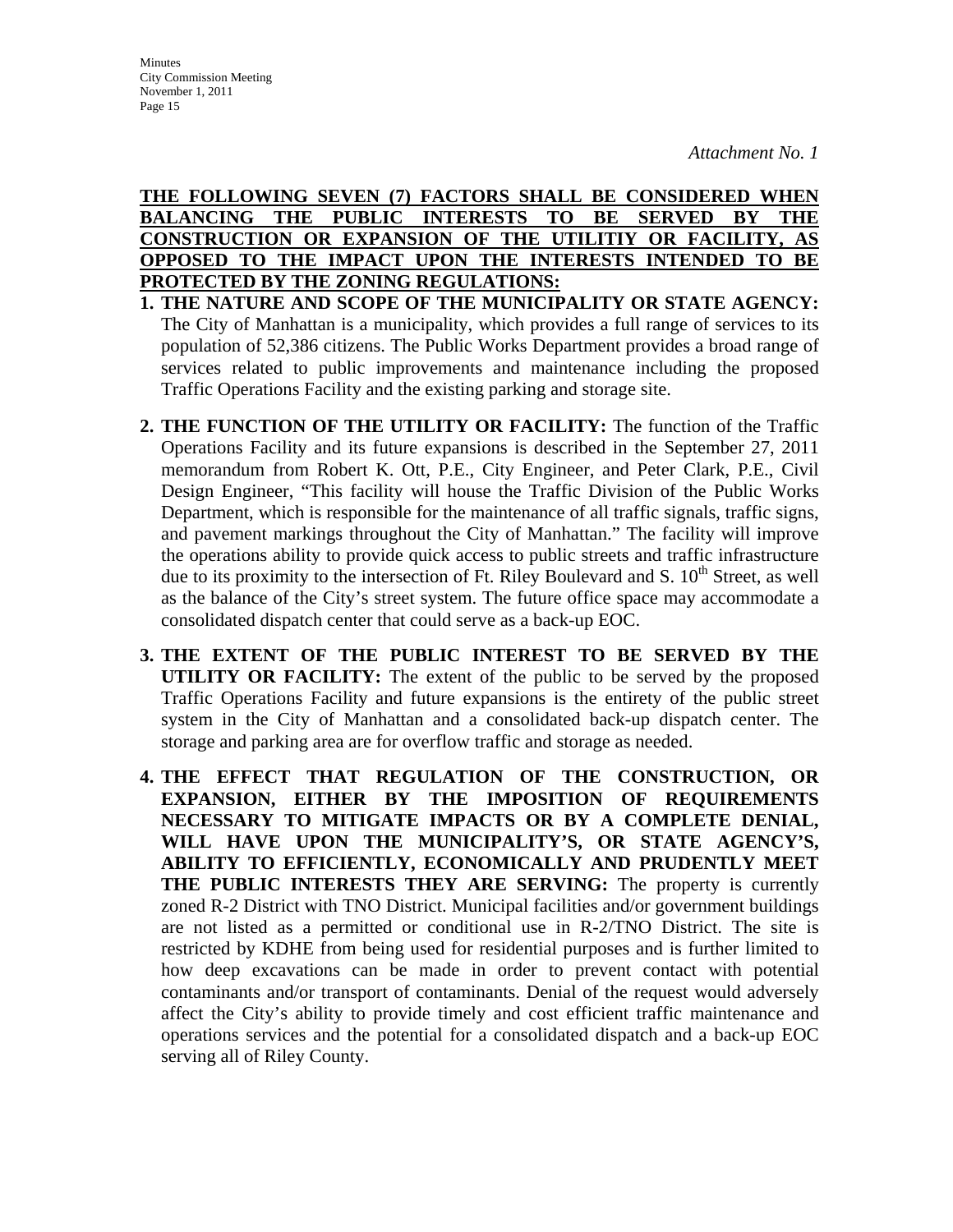**Minutes** City Commission Meeting November 1, 2011 Page 16

*Attachment No. 1*

**5. THE IMPACT THAT CONSTRUCTION OR EXPANSION OF THE UTILITY OR FACILITY WILL HAVE UPON THE LEGITIMATE INTERESTS OF THAT PORTION OF THE COMMUNITY IN WHICH IT IS PROPOSED TO BE LOCATED:** There should be a minimal impact as a result of construction of the proposed Traffic Operations Facility and its future expansions upon the legitimate interests of that portion of the community in which the facility is proposed. The facility will be screened by a six foot chain link fence with slats. Access to the site is from S. 11<sup>th</sup> Street which connects to Yuma Street and the surrounding streets system in a manner consistent with traffic activity in the area, with some traffic related to the facilities using the pubic alley, El Paso Lane. Minimal impact is expected on the local street system including the public alley, El Paso Lane. Traffic volumes are consistent with residential uses as the hours of operation are consistent with normal operating work hours, 8 AM to 5 PM.

 The impact that construction or expansion of the proposed Traffic Operations Facility and its future expansions and existing parking and storage area will have upon the legitimate interests of that portion of the community should be minimal. The site provides for quicker response times to traffic and maintenance problems and other emergencies in the City. The proposed facility will have a positive impact on the City` and use of the brown-field site that cannot be used for residential or park purposes.

 The proposed facilities immediate neighborhood is characterized as a combination of highway commercial and industrial uses to the south of Ft. Riley Boulevard and low density residential to the north, east and west. No adverse affects or impacts are expected due to light, noise, and traffic generated by the proposed facilities.

 Proposed building, fencing and off-street parking, are set back consistent with the requirements of the underlying R-2/TNO Districts. Adequate off-street parking spaces are proposed. The Manhattan Zoning Regulations do not specify a minimum required number of off-street parking spaces for a "traffic operations facility." Given the nature of the office and light industrial activities of the proposed facility, the Manhattan Zoning Regulations requirement for office and a manufacturing, production, processing, assembly, disassembly, cleaning, service, testing or repairing goods, material or products is one space per 300 square feet of floor area for office and two spaces per 1,000 square feet of floor area for the light industrial activity. The ratios were applied to the proposed facility and future expansions. Adequate off-street parking is available to serve the proposed facility and future expansions.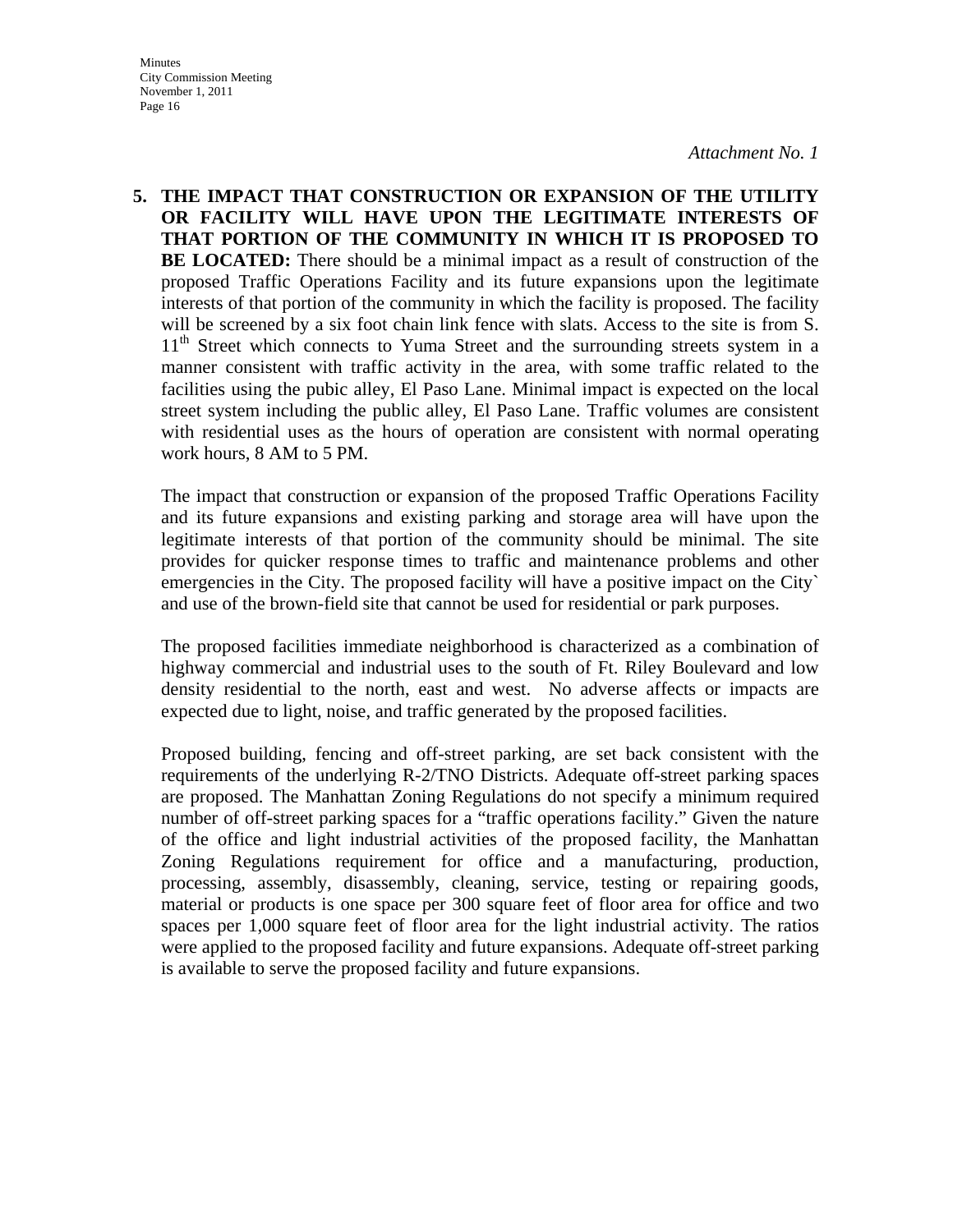In addition, the proposed facility and its future expansions are consistent with city municipal facilities along Ft. Riley Boulevard generally between S.  $14<sup>th</sup>$  Street and S. Juliette Avenue including Parks Forestry Horticulture Maintenance Shop facilities south of El Paso Lane and north of Ft. Riley Boulevard in the 1400 block of El Paso lane, Douglas Center Park facilities in the 900 block of Yuma Street between Yuma Street and Ft. Riley Boulevard; the City Public Works Maintenance Division facilities south of Ft. Riley Boulevard and on either side of S. Juliette Avenue, between Fair Lane and the railroad line; and, the Douglas Park facilities in a residential neighborhood to the east of the proposed facility between Ft. Riley Boulevard and Yuma Street.

**6. IF THE OWNER OF THE UTILITY OR FACILITY IS THE CITY OF MANHATTAN, AND IF THE FACILITY OR UTILITY IS OF A TYPE EMBRACED WITHIN THE COMPREHENSIVE PLAN, WHETHER OR NOT IT IS IN CONFORMITY WITH THAT PLAN:** The City of Manhattan is the owner of the proposed facility and its future expansions.

 Municipal facilities, such as those proposed, would be designated in the Comprehensive Plan as a Public/Semi-Public use, or possibly Industrial. The proposed facilities are shown on the Downtown Core Neighborhoods Future Land Use map and designated Parks and Recreation for the Eastern Tract and Low/Medium Density residential (RLM) for the Western Tract, which means the tracts were envisioned to develop with neighborhood park or recreational facilities and residential dwelling units or other types of uses in residential neighborhoods, such as parks, schools, churches, group day care centers or similar uses. The RLM category might also accommodate neighborhood commercial activities in a master planned setting.

 Residential dwelling units, day care and parks are prohibited by an agreement with KDHE, due to the hazardous chemicals under the Traffic Operations Facility site. KDHE has agreed to the use of the Eastern Tract for the Traffic Operations Facility and future western expansion.

 The existing parking and storage area is adjacent to FT. Riley Boulevard will serve its current use as temporary parking and storage and may serve as overflow parking in the future. The site has limited capacity for residential development due to its location on Ft. Riley Boulevard.

 The Comprehensive Plan's recommended land uses for both tracts are generally inconsistent and unrealistic with the Plan's recommendations due to environmental limitations and proximity to Ft. Riley Boulevard. The proposed land uses are appropriate due to location and environmental limitations of the tracts and are consistent with other city municipal facilities along Ft. Riley Boulevard.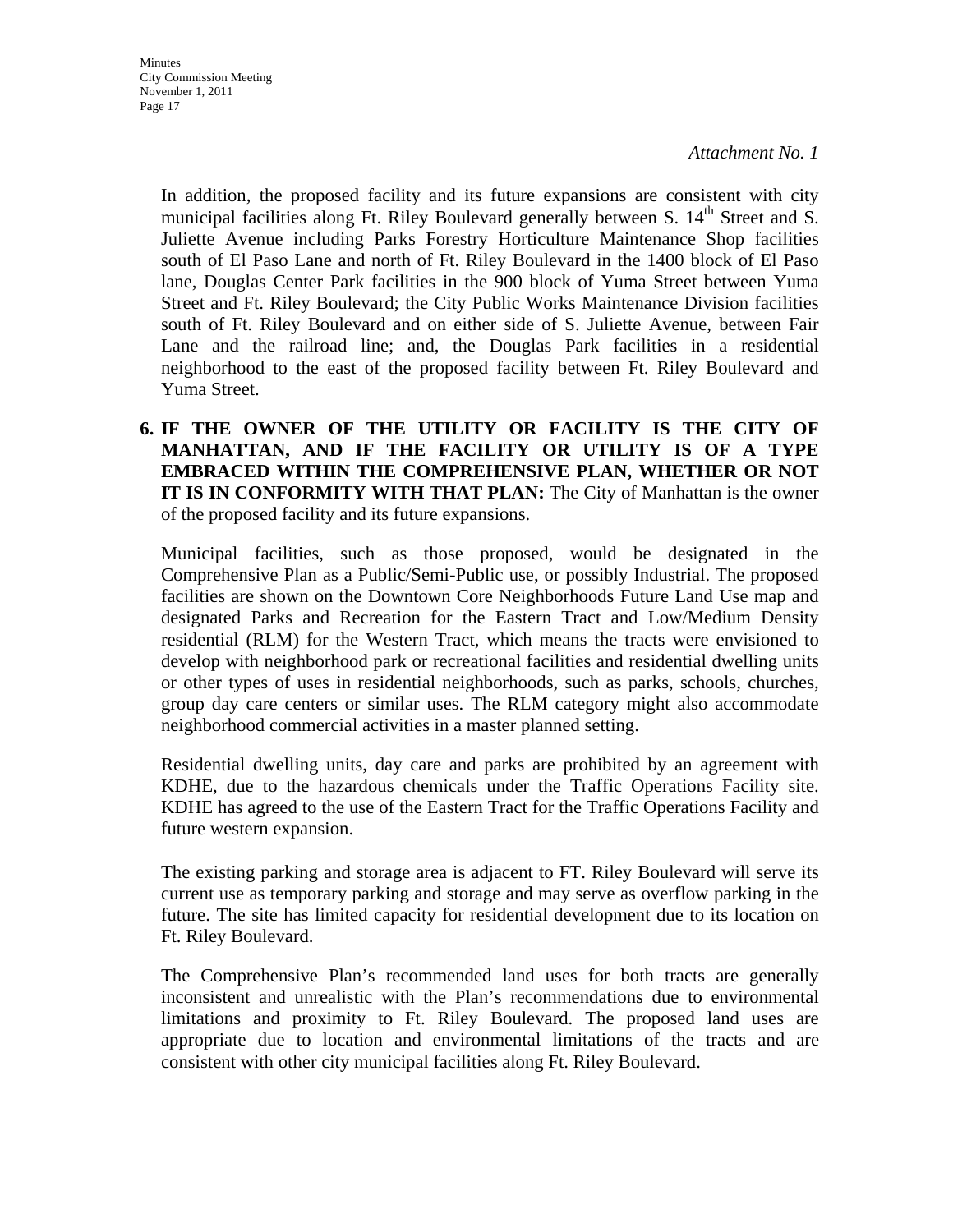**Minutes** 

*Attachment No. 1*

**7. OTHER FACTORS AS THE PLANNING BOARD DEEMS APPROPRIATE AND RELEVANT:** If the Planning Board believes there are other factors to consider, the Board should determine those factors it deems appropriate and relevant and clearly articulate the factors.

**STAFF RECOMMENDATION:** City Administration recommends approval of the proposed Traffic Operations Facility and its future expansion, and the existing parking and storage area to the west of S.  $11<sup>th</sup>$  Street, with the following condition:

1. When the Western Tract is improved, it shall conform to the off-street parking requirements of the Manhattan Zoning Regulations, except the minimum front yard setback along S.  $11<sup>th</sup>$  Street may be as close as zero (0) feet.

*The Planning Board shall not recommend approval of the request unless it determines, by a preponderance of the evidence, that the public interests to be served by the construction or expansion of the utility or facility outweigh any impact upon legitimate community interests, as such impact is mitigated by any requirements of the Planning Board.* 

*If the Planning Board recommends approval, they shall also recommend any requirements or conditions they deem necessary to mitigate impacts caused by such use. Such requirements or conditions may include, but are not limited to, any bulk, or other requirements, which would have otherwise been applicable within the zoning district in which the proposed use is to be placed.* 

# **ALTERNATIVES**

It appears the Planning Board has the following alternatives concerning the issue at hand. The Board may:

- 1. Hold a public hearing on the proposal and, following the hearing, recommend approval of a proposed Traffic Operations Facility and its future expansion, and the existing parking and storage area, based on the findings in the staff report, with the one condition of approval recommended by City Administration.
- 2. Hold a public hearing on the proposal and, following the hearing, recommend denial of the proposed municipal facilities, for specifically stated reasons.